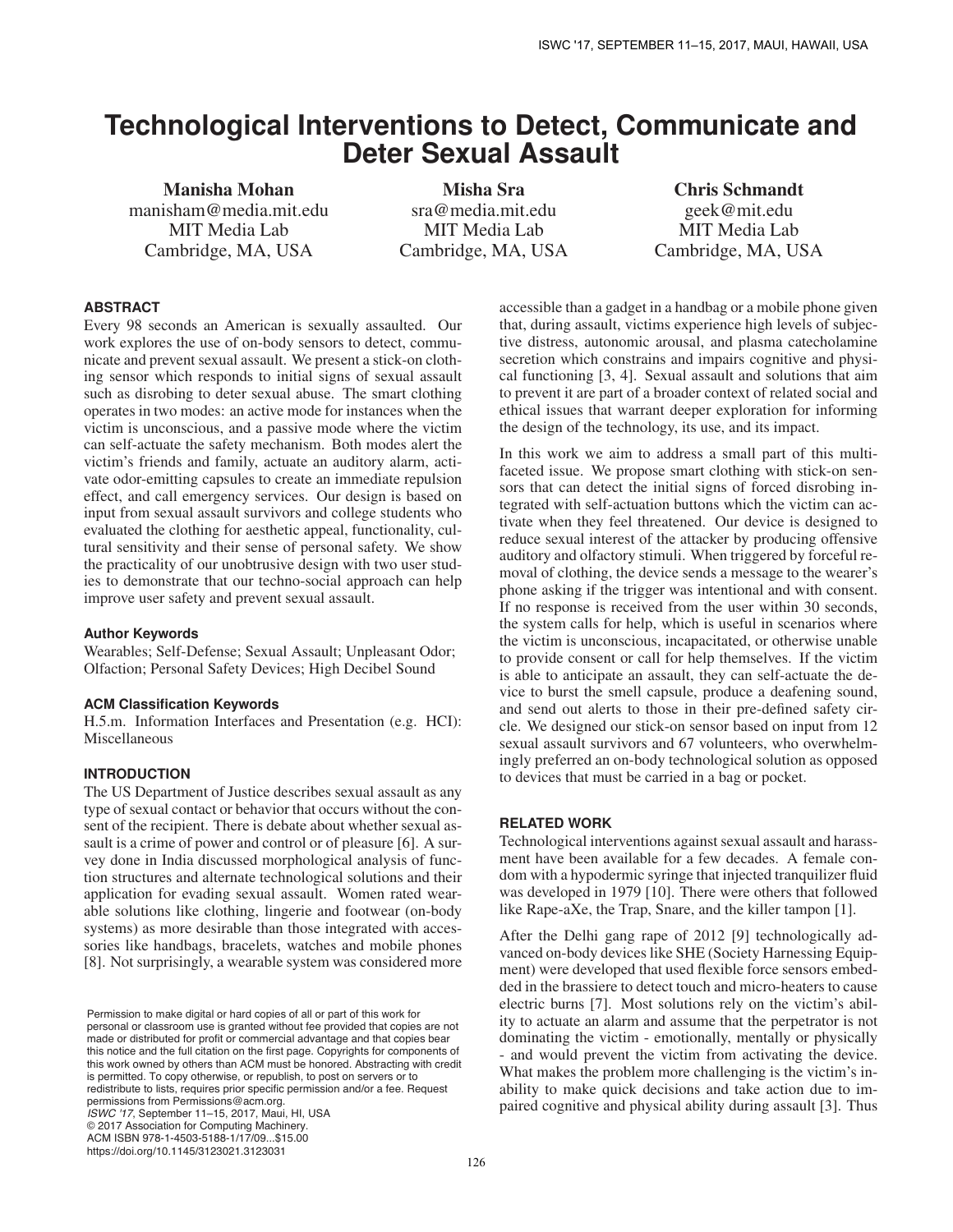

Figure 1. From left to right: a) Graphic shows how our sensor is attached to clothing. b) The stick-on sensor is made of stretch-sensing fabric A, in black, and clipped on to existing underwear B.c) User wearing our smart clothing. The design is comfortable and unobtrusive. The three dots visible on the bra labeled C are the odor capsules. d) The companion mobile application that connects to our sensor through a communication module and calls for help as needed.

using safety products that require input from the user or have a multi-step activation process maybe not be as useful as intended. Devices like the pepper spray can be used against the victim [2]. Studies show tactile, olfactory, and visual sensory data can enhance libido [5, 11] though some odorous compounds contain chemo-signals that can create immediate and powerful aversion [12]. Since touch and sight cannot be effectively used to deter sexual assault, we focus on altering olfactory stimuli by using pungent smells, and introducing deafening sounds to deter the assaulter and potentially stop an on-going assault.

# **SYSTEM OVERVIEW**

Our personal safety smart clothing is designed to prevent sexual assault with a stick-on sensor and a communication module (self-actuation button). We divide the sexual assault event into four stages. These stages are based on data from registered reports at a women's helpline center over a six month period in a large metropolitan city of south-east Asia. Stage Zero is when the victim can anticipate unwanted sexual attention including verbal attacks. Stage One is when the assaulter has bodily contact with the victim. Stage Two is forceful disrobing and Stage Three is when the assaulter establishes direct contact with the victim's private parts, with possible penetration. Based on the stage of the assault, our smart clothing provides two types of responses against an assailant:

- Active This response is automatically triggered when the victim is unable to fight back or escape an assailant due to loss of consciousness or diminished physical ability. The target users include elderly, infants, disabled victims and incidences where the victim cannot provide consent for e.g., if they are under the influence of alcohol and/or drugs.
- Passive This response is triggered by the victim when they can predict threat prior to assault i.e., at stage zero.

## **Active Response**

#### *System Design and Actuation*

The active response system consists of a sensor, an actuator, and an alert system (Fig. 1). The wearer pre-defines a safety circle with 5 people who are notified of the wearer's GPS location when the wearer is in danger. One of the five also receives a phone call that is recorded for potential legal proceedings. The stick-on sensor is used to detect any kind of

fondling and disrobing. It consists of four layers: (i) a conductive top layer detects horizontal forces like stretching, (ii) a second insulating layer with 0.5x0.5cm slots, (iii) a conductive patch forms the third layer, and (iv) a fourth adhesive layer that helps attach the sensor to clothing (Fig.4b). The slotted second layer prevents short circuits and the slots help to detect vertical forces that happen when it comes in contact with the third conductive patch layer because of fondling, pinching and squeezing.

Stretching of garments, indicated by changes in electrical resistance due to the activity of the wearer, is classified usual or unusual activity. When disrobing (unusual activity) is detected, a verification message is sent to the wearer asking if they knowingly stretched or removed their garment. If no response is received within 30 seconds (based on survey data from 57 volunteers and 12 users and can be changed as needed), the device sends a message to the wearer's safety circle with their GPS coordinates and a call for help (Fig. 1d). Simultaneously, actuators emit a pungent odor (Fig. 1c) and a loud alarm is sounded that overrides existing sound settings. The actuator system consists of smell capsules and heating pads made by selectively etching Kapton tape. The capsules are small and discrete, and can be embedded in buttons, or jewelry (Fig. 1c). Upon activation, the heating pads melt the capsule shells, rapidly releasing the pungent odor inside.

#### *Design consideration*

Our sensor is made of stretch-sensitive fabric and can be clipped on to any kind of existing clothing (Fig. 1b). Any sudden changes in resistance due to stretching can trigger the system, with either an *active* or a *passive* response. The sensor has been designed such that it does not interfere with the user's outer clothing nor does it require the user to wear something that may be visible, awkward or intrusive. It is designed to look like it is part of the user's undergarments.

#### *Intervention through smells*

Neuroscience research shows that human libido can be altered by olfactory stimuli. Some odors are found to activate receptors in the olfactory bulb e.g., tears, which can cause immediate aversion [12]. When forceful disrobing is sensed, a pungent obnoxious smell is released to reduce the attacker's sexual motivation by triggering reflexive chemotaxis.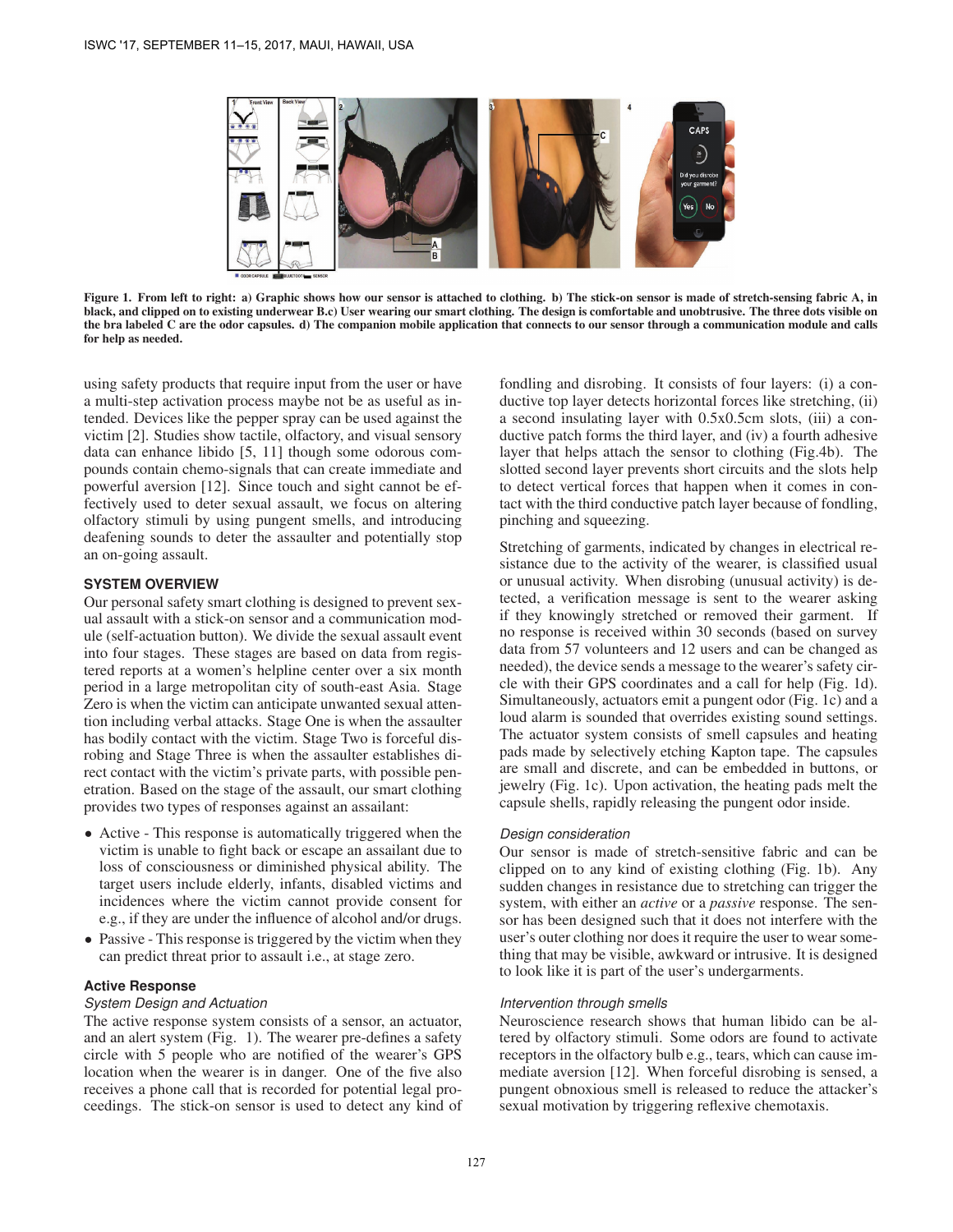#### **Passive Response**

The solution proposed in this paper is intended to interrupt assault at Stage Zero and prevent its progress to later stages. The self-actuation tactile button ( Fig. 1c) attached to the stick-on stretch sensor can be actuated by pressing down on it. This triggers the smell capsule and alarm immediately, followed by messaging and calling designated people for help.

## **EVALUATION**

Since it is unethical to recreate actual sexual assault in a laboratory setting and beyond the scope of this work, we evaluate the components of our system through two experiments.

### **Impact of olfactory stimuli and high decibel sound** *Study design*

An IRB (Institutional Review Board) approved mixed, within and between subjects study was designed to understand the influence of odors on response to sexual stimuli. 22 heterosexual males (ages 18-50) were recruited. They were split into two groups of 11 each and asked to rate 20 diverse explicit (adult heterosexual pornographic) images. Each participant was asked to view 20 images sequentially in the presence of condition A - unpleasant (0.3 ppm ammonium sulfide- below TEEL-1) odor, and Condition B - pleasant (Bulgarian natural Lavender oil) odor. Participants in Group 1 experienced condition B followed by condition A and those in Group 2 experienced them in the reverse order. A high decibel sound was played at a random time during the experiment to distract and startle the subjects. High decibel sound was introduced as an additional deterrent. Images were shown on a laptop owned by the researcher and data collected was encrypted and stored anonymously. A digital clock kept track of time spent on every image. Participants rated their feelings for each image on a scale of 1 (arousing) -10 (non-arousing) in test conditions A and B.

#### *Procedure*

Participants were briefed about the nature and purpose of the study and asked to sign a consent form before starting. Subjects progressed through the randomized images using the space bar. At the end of 20 images they were asked to call the experimenter to end the session. After both the conditions were tested, participants were asked to fill out a post experiment questionnaire with open ended questions to gather feedback.

#### *Results*

Each participant, on average, took 17-18 minutes to complete both sessions A and B excluding the time spent on reading the consent form and filling out the post-experiment questionnaire. We found that participants spent less time on viewing images when exposed to the unpleasant odor. The only exception was participant P17 who had nasal congestion and had informed us of that prior to the experiment. Figure 2 shows the time spent by each participant on viewing images for condition A (unpleasant) and B (pleasant).

Group 1, which experienced the pleasant odor (B) followed by the unpleasant odor (A) showed remarkable variation in cumulative scores i.e., subjects rated images as more arousing in condition B as compared to condition A (Fig. 3a).



Figure 2. Time spent by participants (P1-P22) viewing images in condition A and condition B

Figure 3b shows Group 2 subjects rating the images almost the same in both Conditions A and B. We identified that participants in Group 2 had lingering effects due to the pleasant odor. Figure 3a shows that subjects who were exposed to Condition B first found images more arousing than subjects who experienced Condition A first. The maximum score for non-arousing images was 139 in Group 1 and 185 in Group 2. Overall participants in Group 1 rate every image 2 units more arousing in pleasant condition than unpleasant and participants in Group 2 rate the images almost the same. One can argue that the repetition of the same image in conditions A and B can cause boredom and hence Group 1 participants rate the images in unpleasant conditions less arousing. But this assumption does not hold when comparing with Group 2 results where participants rated the images less arousing in both conditions and the pleasant odor ratings remained lower when comparing between subjects in both groups. We can thus conclude that the unpleasant smell may have had a lingering effect on the participants in Group 2.

#### *Discussion*

Self reported data indicates that sexual feeling was negatively influenced by the unpleasant odor and the repetitive 10 seconds high decibel sound intervention. However, due to the small number of participants, it is difficult to assess the extent of the impact of the unpleasant odor or how effective the combination of odors and sounds is in deterring sexual assault in practice. We will modify the design for future experiments as two subjects expressed uneasiness and discomfort. P19 said, *"It is very difficult to remain calm during an experiment as the sound was suddenly very loud and unbearable."* P4 expressed discomfort saying, *"It was strange to perform a libido study in the presence of a female instructor."*



Figure 3. Aggregate of self-reported libido rating of each participant in (a) Group 1, and (b) Group 2 while experiencing pleasant and unpleasant odors.